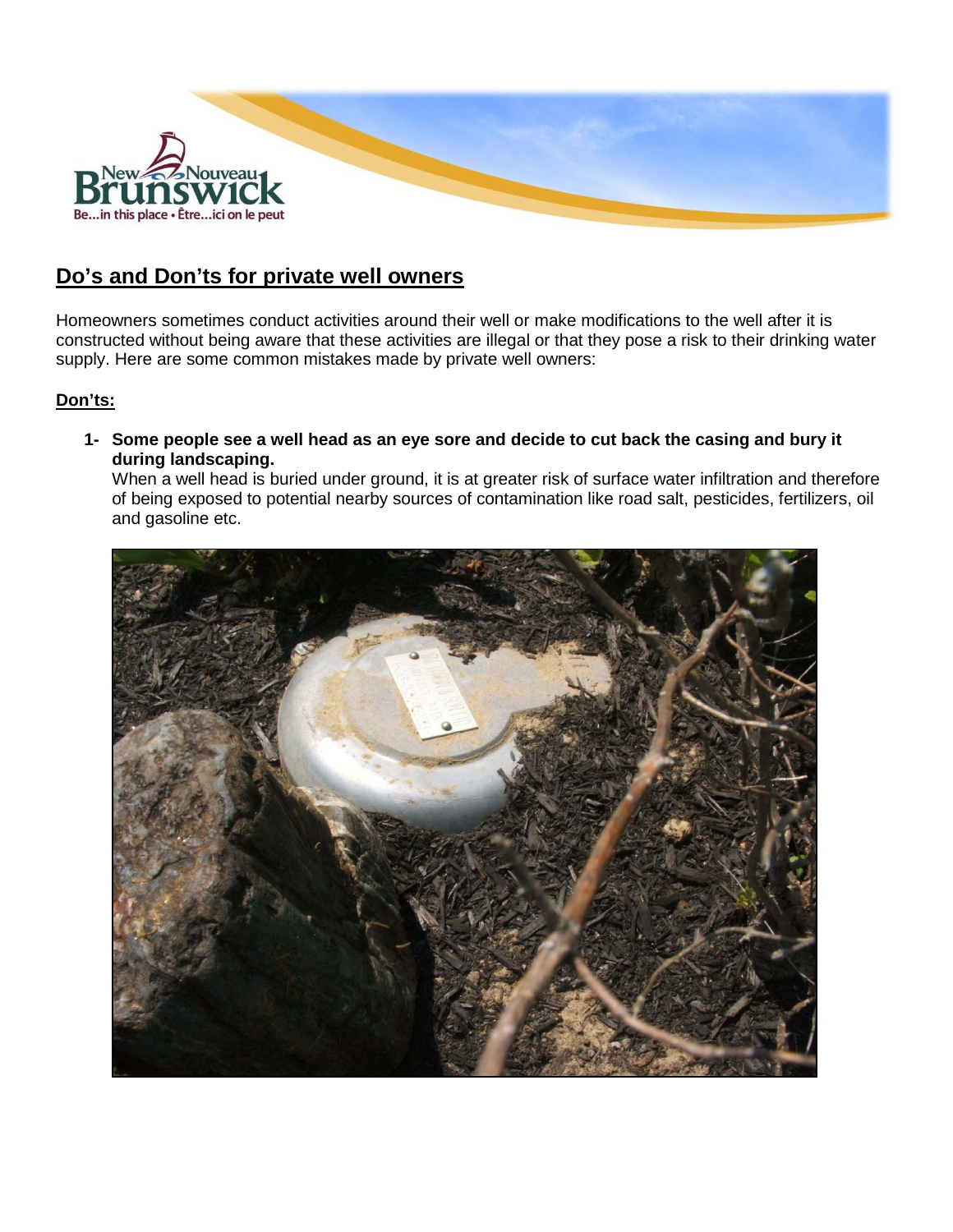**2- Some people plant flowers or shrubs around their well in an attempt to conceal it as much as possible.**

This may not be as risky as burying the well head however, it is not a good idea to add plant fertilizers or pesticides to the soil around your well and the ground around the well should slope away from it. In the case of shrubs, the root mass could interfere with the wiring extending out from the ground and cause problems with well function.

**3- Some people remove their well cap or in the case of older wells the cap may become damaged or simply outdated (i.e. not watertight or vermin proof).**

If you remove your well cap or if it is damaged or outdated, your well could become exposed to bacteria, insects and vermin such as rodents and if the cap is removed all together, it poses a safety risk to children and small animals.

- **4- Some people may decide to house a pet near their well head or even tie their pet directly to it.** If waste produced by a pet is allowed to accumulate around a well head, it becomes a potential source of contamination.
- **5- Some people decide to make alterations to their well for instance: removing the metal ID tag or in the case of a flowing well, drilling holes in the casing to allow excess water to escape.** Well drillers are required by law to permanently affix a metal ID tag to your well and it should never be removed. There are approved methods for controlling the flow in the case of flowing artesian wells. Drillers usually deal with this when a well is being drilled but if your well only begins to flow freely sometime after the well was drilled, you must hire a driller to come back and correct the problem. Removing the cap or drilling holes in the casing to allow excess water to escape is not an approved method.



Diagram: Example of a NB Well ID tag

**6- Storing petroleum products or other chemicals near your well.** 

Anytime you house a potential source of contamination near your well, you risk contaminating the groundwater aquifer in the event of a leak or spill. Once the groundwater aquifer becomes contaminated, your well and potentially neighboring wells may have to be permanently decommissioned.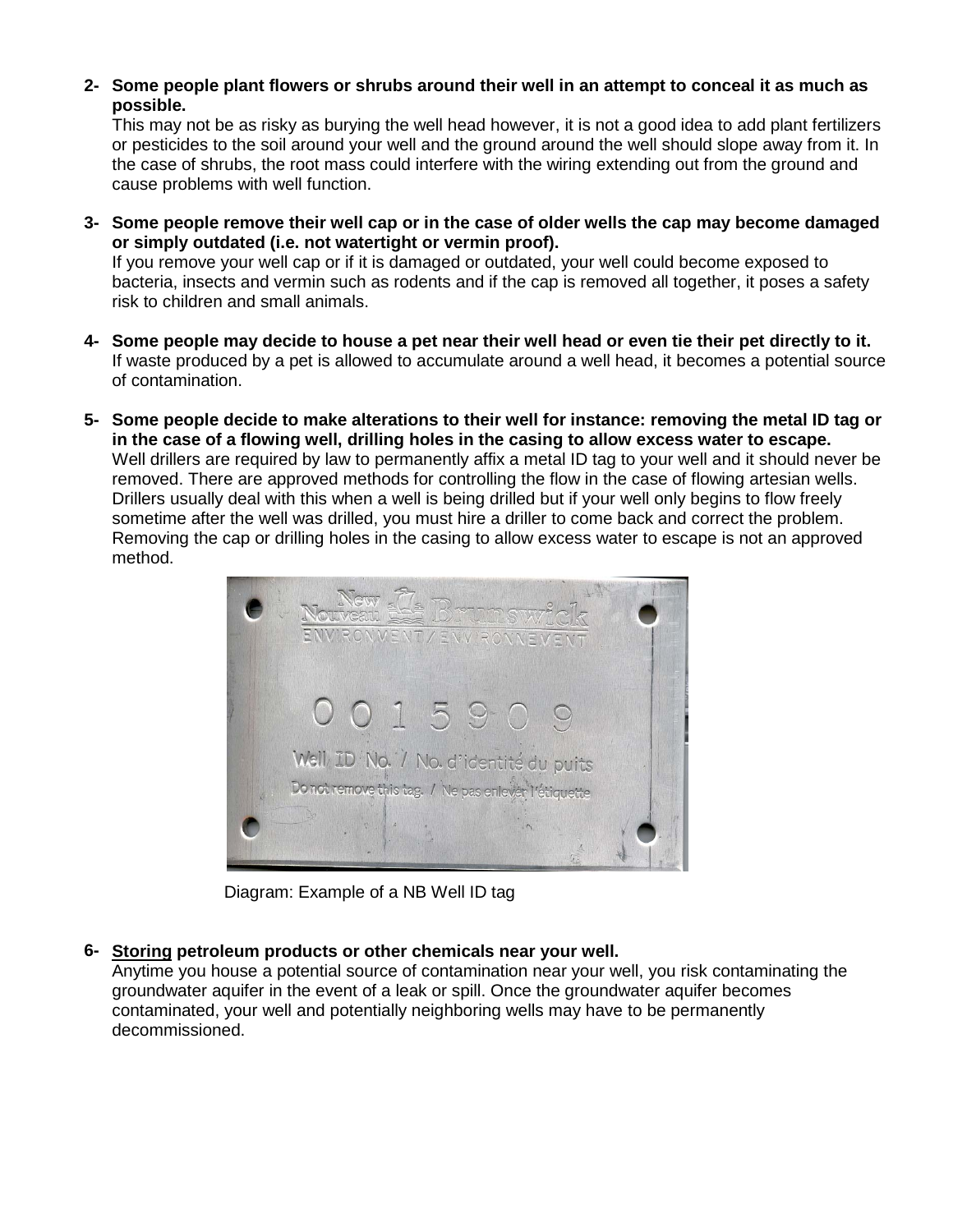## **Do's:**

## **Private well owners should…**

- 1- As per Department of Health recommendations (see link), have their water tested at least twice per year for Total Coliforms and E. Coli preferably during the Spring thaw and Fall rainy seasons. Your water should also be tested whenever there is a change in appearance, taste, smell or color. If the chemical content of your water is unknown, it should be tested for inorganic parameters such as arsenic, lead, uranium and fluoride. These tests should be done regardless of any treatment devices you may have.
- 2- Regularly inspect their well head for damaged casing, well cap and for the presence of potential sources of contamination near the well.
- 3- Hire a licensed well driller when they need to have work done on their well.
- 4- Ensure the ground slopes away from the well head once well it is completed.